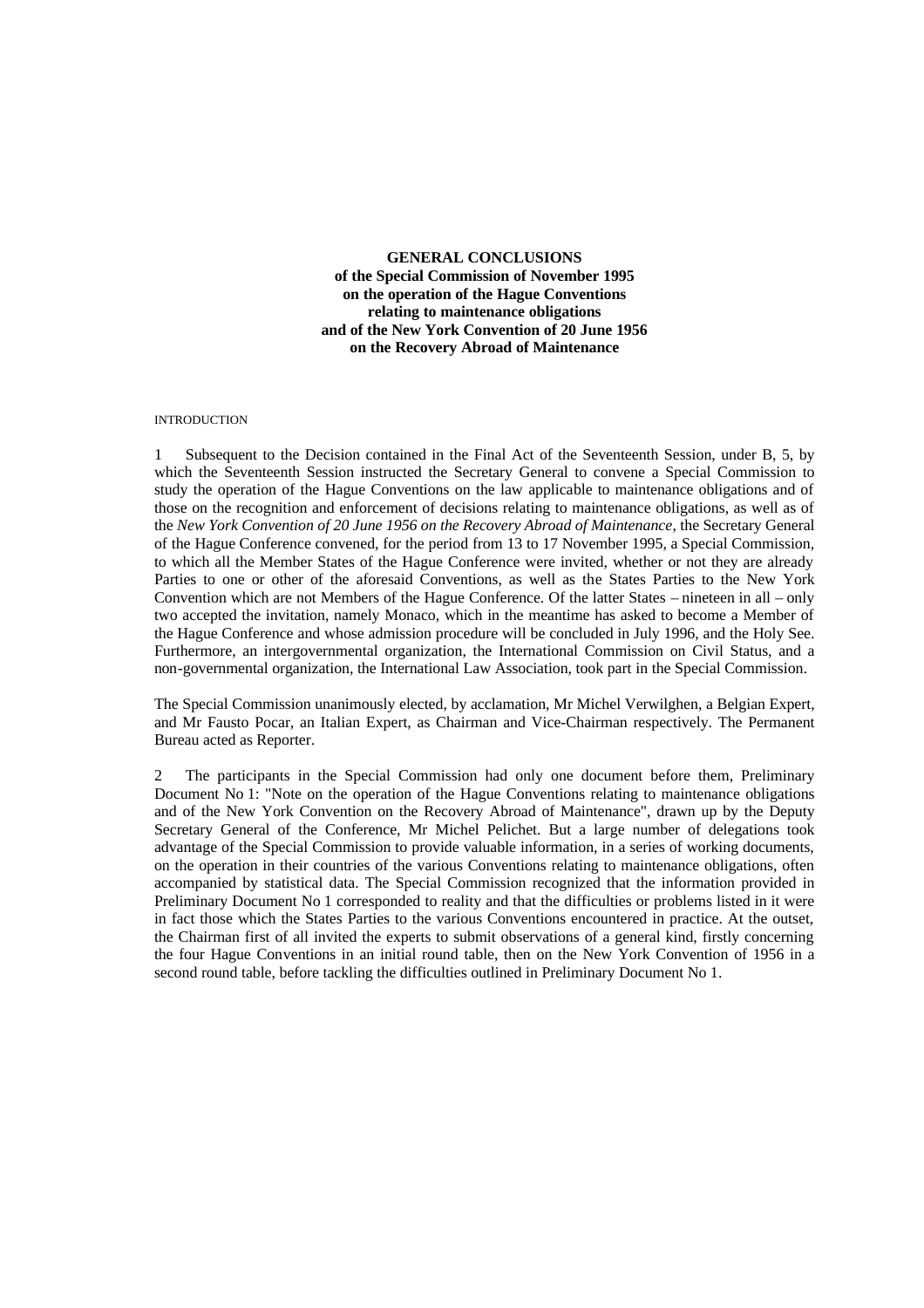#### I CONCLUSIONS OF A GENERAL NATURE

A 3 The delegations unanimously considered that the Special Commission had been a success from various points of view and stressed the usefulness of such meetings. The latter in fact encourages profitable contacts between authorities and provides an opportunity for those responsible for implementing the Conventions to get to know one another, thereby undoubtedly facilitating future exchanges of information, both at the formal and the informal level. Hence the Special Commission recommends that the Eighteenth Session of the Conference should institutionalize the meetings on the operation of the Conventions relating to maintenance obligations, including the New York Convention of 1956, by holding such meetings on a regular basis every four or five years.

B 4 With the exception of the United Kingdom – but solely in regard to England and Wales – all the delegations consider that the New York Convention of 1956 is complementary to the Hague Conventions and is not to be applied as an alternative to them.

5 With reference to the position of England and Wales, whose interpretation of the New York Convention of 1956 is directly derived from the law introducing the Convention into those countries, the United Kingdom delegation expressed itself willing to reexamine this interpretation, in a spirit of compromise. However, the United Kingdom delegation cannot guarantee that such a reexamination will culminate in the adoption of a different position.

C 6 The Special Commission acknowledges that, generally speaking, the four Hague Conventions on maintenance obligations and the New York Convention of 1956 are sound treaties. The difficulties in applying the Hague Conventions on the recognition and enforcement of decisions and the New York Convention are to a much greater extent due to differences in the standard of living between the countries Parties to those Conventions, as well as to frequently incompatible religious or philosophical convictions and, above all, to the systematic bad faith of maintenance debtors. Hence the Special Commission considers that in the present state of affairs, it seems pointless to propose a revision of any of those Treaties.

However, with a view to ironing out certain difficulties highlighted during the discussions, the Special Commission is proposing to the Eighteenth Session two techniques which will be examined below (*cf. infra*, Nos 38 to 44).

D 7 One of the problems discussed at length during the Special Commission was that of legal assistance, seen not only from the point of view of the upper limit imposed on aid in certain States or the reimbursement of solicitors' charges, but also in relation to the enumeration of the various treaty provisions applicable in this domain (the two Hague Conventions of 1958 and 1973 on recognition and enforcement of decisions, the New York Convention of 1956, but also the *Hague Convention of 1 March 1954 on Civil Procedure* and that *of 25 October 1980 on International Access to Justice*).

8 The discussion shows how difficult it is to reach agreement on this point, in view of the fact that States have such different practices in regard to legal assistance. In connection with the co-ordination between the various Conventions, the Special Commission acknowledges that if a request for recognition is submitted in a State addressed, the Hague Conventions have to be considered as a "*lex specialis*" *vis-à-vis* the other Conventions. The procedure of the New York Convention of 1956 only comes into play if the creditor institutes proceedings in the country of residence of the debtor.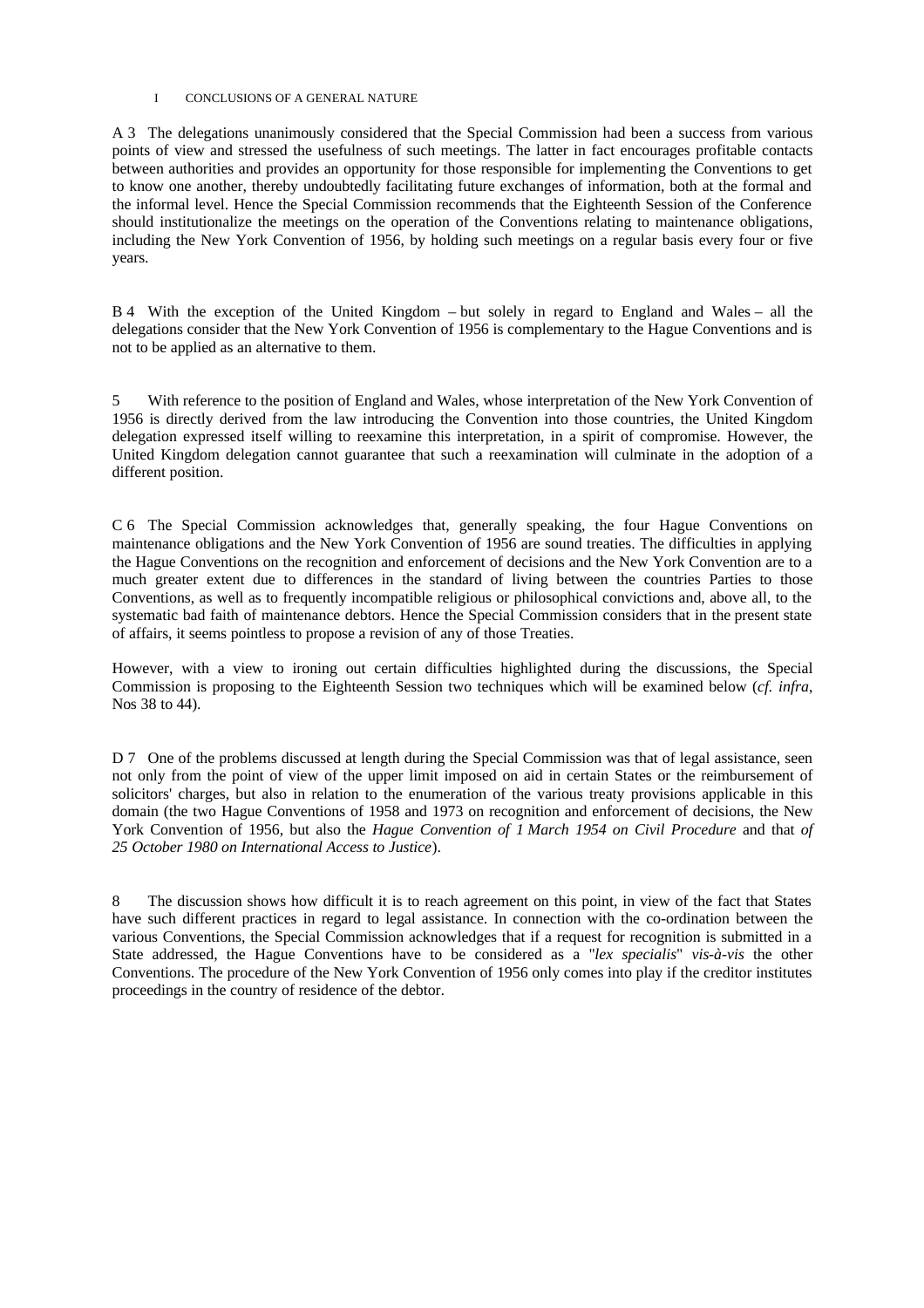9 With regard to the determination of the amount of legal aid which it is appropriate to grant, several countries recognize the child alone as having the capacity of creditor of the maintenance obligation and they accordingly calculate the legal assistance solely in relation to the assets of this child. However, barring exceptional cases, a minor never has assets of his own and hence always benefits from legal aid. But such an approach is not adopted in all countries.

10 The French approach, whereby an upper limit is placed on the aid granted, gives rise to considerable difficulties in relations between this country and other ones. The French delegation announces that a new law will make it possible to depart from the system of imposing an upper limit in cases where this is considered appropriate, which might make the system more flexible and constitute the first step towards a solution.

11 When the assistance has to be granted at the stage of recognition and enforcement of a decision, the Special Commission suggests reverting to the system provided for in Article 47, paragraph 2, of the Brussels/Lugano Conventions, proposing that a certificate testifying that the creditor has received legal aid in the State of origin is sufficient for the State addressed to grant him the same advantage.

12 Apart from those few suggestions, and in view of the substantial differences of opinion existing between States on the subject of legal assistance, the Special Commission finds that it cannot reach more positive conclusions.

E 13 An even more negative conclusion becomes apparent in regard to one of the most difficult problems encountered in applying the Conventions which have been considered, that of the translations. The Special Commission is aware that in this domain, it has virtually nothing to suggest.

14 What should be accomplished is to confine the requirement to furnish a translation to the essential part of a judgment alone, the operative clause and the reasoning, *i.e.* the part which solely concerns the maintenance obligation; with regard to the other documents, only those which are absolutely essential should be translated. But the difficulty is to find a specific way of achieving this result, while at the same time providing the authority addressed with the necessary information. At the present stage of the discussions, the sole approach envisaged is that which public international law offers, not necessarily through the adoption of an additional protocol to the Conventions on recognition and enforcement of decisions or to the New York Convention of 1956 – a system which is too cumbersome owing to the obligation of ratification it implies – but possibly through an *evolutionary interpretation* of the Conventions, by which an attempt would be made to attenuate the rigidity of the requirement to provide a translation. Such an evolutionary interpretation might be adopted within a Special Commission of the Hague Conference, in a form which would have to be examined.

15 The Special Commission finds only one point on which a positive conclusion can be proposed, but this is merely a suggestion: in regard to the translation of texts of laws, it ought to be possible to use the translations already existing in books, manuals or compendia of laws, rather than requiring that a translation certified as being accurate has to accompany the original text.

F 16 In connection with the problems created by the debtor, the Special Commission was not able to find a solution, because of the fact that the difficulties are partially psychological in nature. With regard first of all to locating a debtor who is evading his obligations, the Special Commission can but ascertain that that is a purely factual problem, for which no treaty solution exists.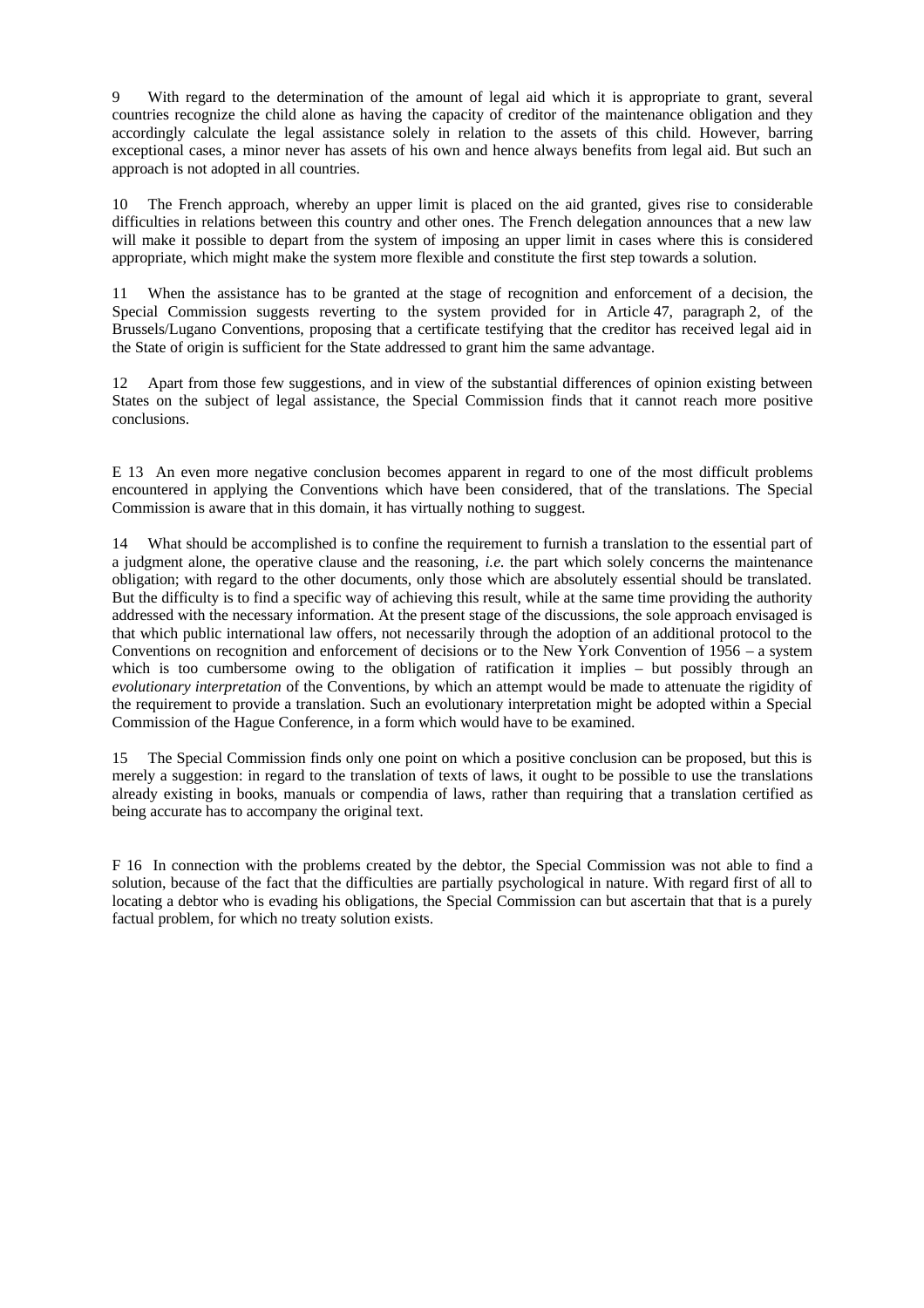17 The same is true when a debtor stages his own insolvency: nothing can be done, except to have recourse to criminal proceedings existing in certain States (delict of abandoning the family, failure to comply with a maintenance obligation, etc.). Criminal proceedings often constitute a powerful means of bringing pressure to bear on the debtor, but care should be taken to avoid pushing the logic of this to its ultimate consequences, which might go so far as to damage the interests of the creditor.

G 18 The final conclusion of a general nature takes the form of a wish: certain Member States of the Hague Conference are unwilling, for reasons of internal judicial organization or even in view of their very concept of maintenance obligation, to become Parties to one or other of the Conventions which have been studied. With regard to transnational maintenance obligations, those States are familiar with legislative systems based on bilateral recognition negotiated between one State and another. That is in particular the case with Australia, Canada and the United States.

19 The Special Commission expresses the wish that the States Parties to the Hague Conventions and to the New York Convention should take account of the systems of those States and envisage the possibility of entering into bilateral relationships conducive to providing a solution to transnational maintenance obligations.

### II CONCLUSIONS IN REGARD TO THE CONVENTIONS ON THE RECOGNITION AND ENFORCEMENT OF DECISIONS

20 Apart from the difficulties in applying the two Hague Conventions on the recognition and enforcement of decisions which have already been examined in the conclusions of a general nature, and in particular the fact that those difficulties were primarily due to bad faith on the part of maintenance debtors, the Special Commission examined three specific questions which were, moreover, taken up in Preliminary Document No 1, namely:

# 1 *Temporal application of the 1958 Convention* (Prel. Doc. No 1, Nos 62-66)

21 The Special Commission discussed at length the difference in court practice between the German, Dutch or Austrian position, where dual ratification is required prior to the enforcement of a judgment being granted in accordance with the 1958 Convention, whereas Italian courts consider that Article 12 of the 1958 Convention refers not to the entry into force of the Convention in the State in which the decision was rendered, but solely to the point at which the Convention entered into force for the State in which application was made for recognition of the decision. After some discussion, a trend became apparent within the Special Commission in favour of the Italian solution, by which the 1958 Convention would apply to decisions made after its entry into force in the State *addressed*. This solution has been established under private international law by the new Italian law of 31 May 1995.

# 2 *Review of the merits* (Prel. Doc. No 1, Nos 90-96)

22 The problem of a review of the merits of a foreign decision was the subject of lengthy discussion. At the outset, the possibility contained in the law introducing the 1973 Convention in the United Kingdom, providing for a systematic modification of the content of a decision registered in application of the Convention, was criticized by the Special Commission as being contrary to the letter and spirit of the two Hague Conventions of 1958 and 1973. The United Kingdom delegation announced that a forthcoming legislative reform would be geared to eliminating this practice. The Special Commission stressed the importance of recognizing foreign decisions while respecting the integrity of their content, even if immediate enforcement was rendered impossible by the financial situation of the debtor; that would pave the way to a possible later enforcement in the State addressed.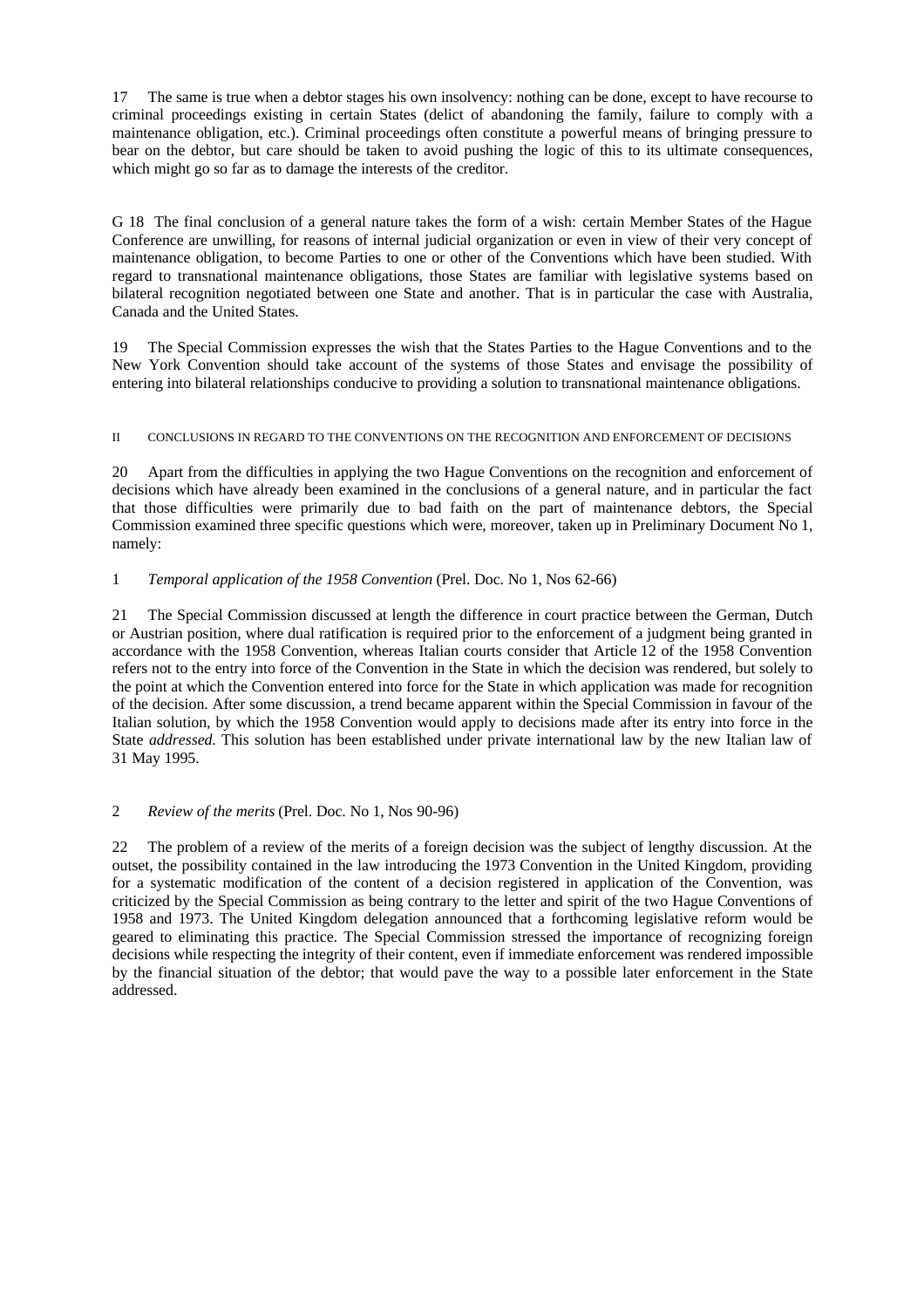23 As regards an application for revision of a maintenance decision brought before the courts of a State other than the one which had originally fixed the allowance, it was stressed that Article 2, paragraph 2, of the 1973 Convention provided for the application of the latter to decisions modifying an earlier decision: hence the Convention expressly acknowledges the recognition of decisions involving a "revision" of a maintenance allowance. But the Special Commission stressed the fact that a revision presupposed a change of circumstances, and consequently a modification of the object of the dispute, which precluded a "revision of the merits" at the stage of recognition of the original decision.

24 However, the Special Commission did not express its views on the difficulty created by the drafting of Article 7, paragraph 1, of the 1973 Convention, as mentioned in Preliminary Document No 1, in paragraph 95: if the maintenance *debtor* brings proceedings to revise the maintenance allowance in view of new circumstances, is he entitled to seize the court of his own habitual residence (forum of the applicant)? Although the text of the 1973 Convention itself seems to indicate a positive answer at the stage of recognition and enforcement of the decision, that does not seem to correspond to the spirit of the Convention, and above all to what was intended by the authors of the latter. Certainly, it should be pointed out here that the 1973 Convention does not include a rule for the direct assumption of jurisdiction; the maintenance debtor therefore must find in the judicial law of the State of his or her residence a rule of international jurisdiction authorizing an action for revision to be brought be4fore a court of that State. But might it not be possible that this court would see Article 7, sub-paragraph 1, as an encouragement to accept its jurisdiction? However this may be, the Special Commission did not reach any conclusion on this point.

# 3 *Limitation period*

25 A sensitive problem concerning the limitation period was raised during the discussions: in certain countries, including Italy, the limitation period under national law rules out any action for enforcement, which means that when a debtor has voluntarily fulfilled his maintenance obligation before the expiry of the limitation period, the creditor can no longer demand the execution of a writ if this debtor stops his payments. Hence this solution deprives the Conventions of their effects, by obliging, several years after an allowance has been fixed, to open proceedings on the merits.

26 In other countries, in France in particular, the limitation period under national law precludes an action for *recovery*, even if the decision delivered in the State of origin is covered by the enforcement. In those countries, such practice is based on Article 13 of the 1973 Convention, by which the procedure for the recognition or enforcement of a decision shall be governed by the law of the State addressed. Hence the question is whether the limitation period either of the action for enforcement, or of the action for recovery, falls under procedural law.

27 After a lengthy discussion, the Special Commission decided to interpret Article 13 of the 1973 Convention as follows:

*a* the limitation period of a maintenance action is governed by the law of the maintenance obligation;

*b* the limitation period of an action for enforcement is governed by the law of the country of origin of the judgment;

*c* the limitation period for the execution of a writ is governed by the law of the place of recovery.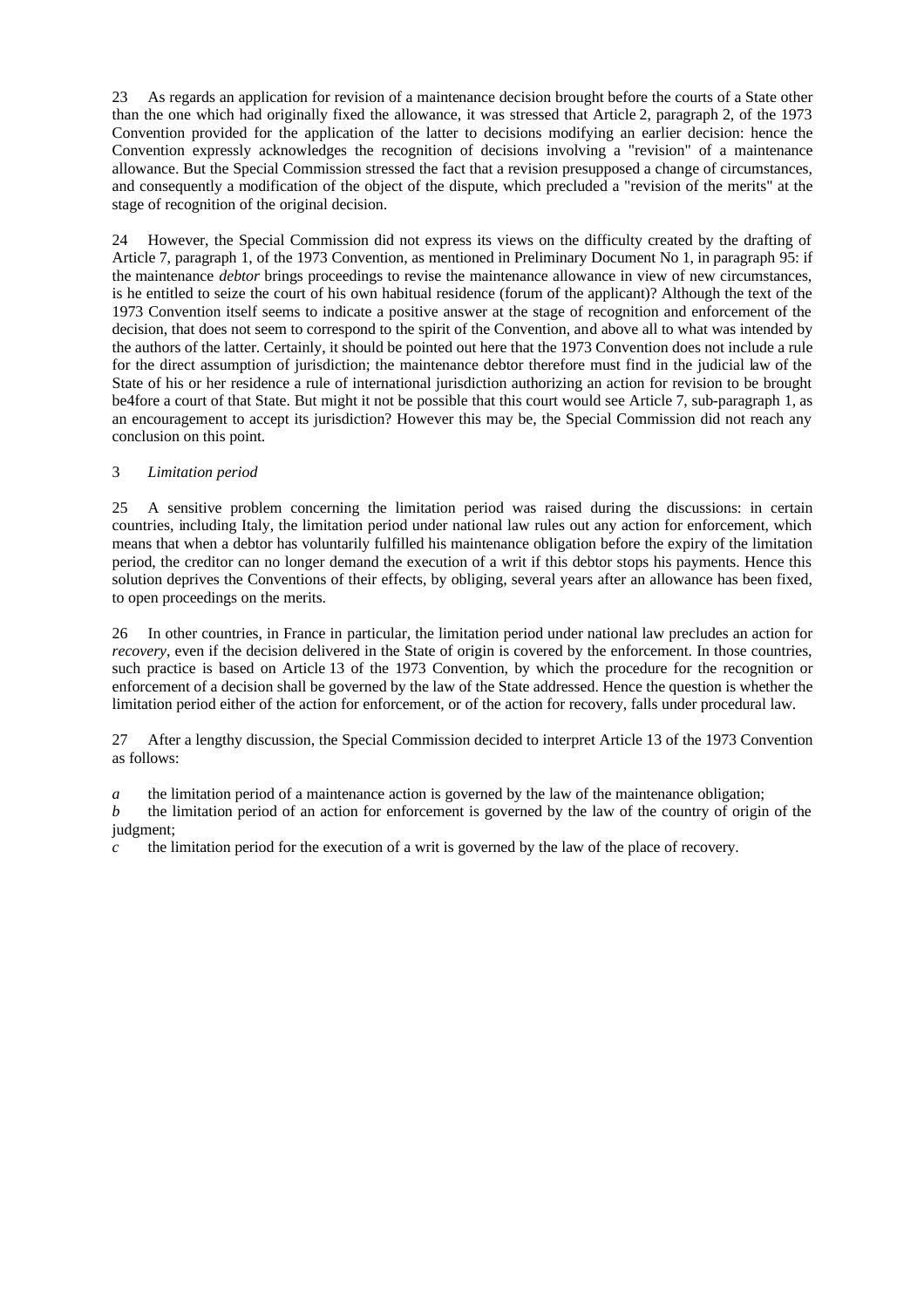#### III CONCLUSIONS ON THE HAGUE CONVENTIONS ON THE APPLICABLE LAW

28 The discussions on the two Hague Conventions on the law applicable to maintenance obligations primarily centred on three domains which had been covered in Preliminary Document No 1, on which it was possible to reach the following conclusions:

#### 1 *The incidental question*

29 The Special Commission first of all noted with satisfaction and unanimously approved the convergence of the national court rulings of the States Parties to the Conventions, by which the incidental question is governed by the law applicable to the maintenance obligation.

30 With reference to the problem raised by the *Peney* judgment delivered by the Swiss Federal Court (Prel. Doc. No 1, Nos 50-51), the Special Commission approves the ruling of the Federal Court, to the effect that the question of the parent/child relationship may be treated as an incidental question, even if the law designated to govern the maintenance obligation requires that the question of status should be decided as a main issue.

31 On the other hand, the Special Commission considered that it was not possible to find a remedy for the practice of certain States, in particular Spain, which consists in refusing to recognize orders to pay maintenance on the grounds of irregularity in the settlement of the incidental question. This practice does not seem to be ascribable to the texts of the Conventions, but rather to moral or religious views prevalent in those States, where there is reluctance to accept that a natural, or even supposed parent/child relationship should have maintenance effects. A convention seems powerless to settle such a problem.

### 2 *The connection with divorce law* (Article 8 of the 1973 Convention – Prel. Doc. No 1, Nos 30-33)

32 The Special Commission unanimously approved the solution contained in Article 8 embodying the exceptional connection with the law governing the divorce in regard to questions of maintenance obligations between spouses. It did, of course, become apparent during the discussions that this solution might result in the designation of a substantive law which makes no provision for a maintenance obligation between former spouses, or sets a ridiculously low amount, but the Special Commission agreed to recognize the existence of corrective mechanisms to combat successfully such a risk: the exception of public policy contained in Article 11, first paragraph, and the substantive rule in Article 11, second paragraph, by which the court in any event has to take account of the needs of the creditor in determining the amount of maintenance.

33 Despite unfavourable opinions in legal writing, the Special Commission acknowledged that *perpetuatio juris* had the chief merit of guaranteeing the foreseeable nature of maintenance relationships between former spouses in the long term. It considers that the philosophy underlying Article 8 of the 1973 Convention should be retained and consequently abandons any idea of proposing a modification to the Convention on this point at the Eighteenth Session of the Conference. It goes on to note that States which might be reluctant to further, by dint of the rule in Article 8, the continuity of decisions rendered by default had (or still have, in the case of States intending to accede to the Convention) the possibility of recourse to the reservation provided for under Article 14 of that Convention.

3 *Party autonomy* (Prel. Doc. No 1, Nos 53-57)

34 The Special Commission underscored the importance of this question. In fact the 1973 Convention does not expressly authorize spouses to choose the law which is to govern their maintenance relationship. However, it was pointed out that since the drafting of this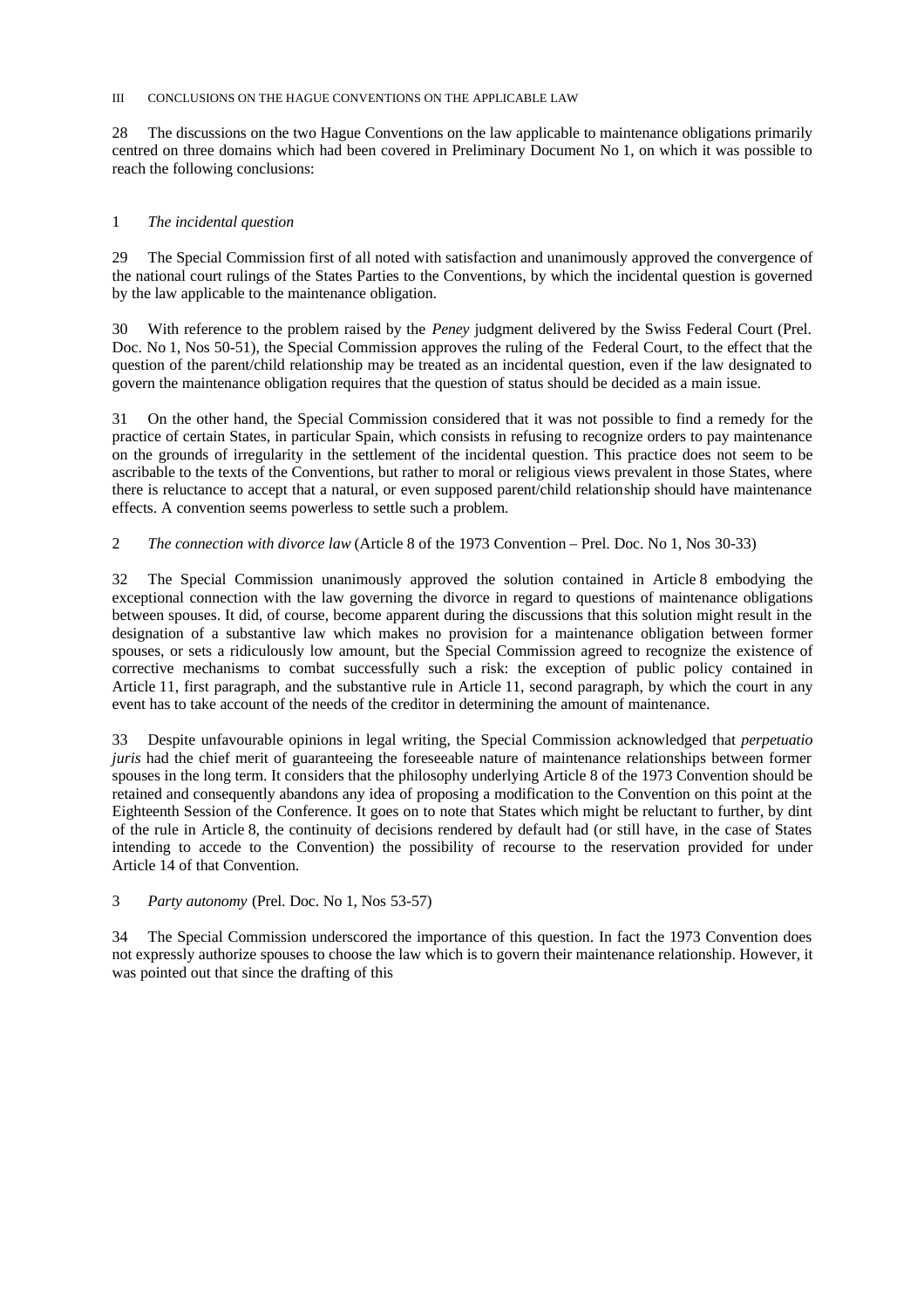Convention, there had been a considerable change of opinion in favour of the freedom of the parties to settle the consequences of the dissolution of their marriage. Hence in the course of the discussions, the possibility was envisaged of recognizing that the parties have this right, by dint of a mere recommendation or by its inclusion in an additional protocol.

35 However, during the discussions, certain delegations expressed their disagreement with such a hypothesis, stressing in particular that it was essential to provide the courts with the flexibility necessary to ensure that any law of autonomy, were it to be adopted, would nothave a negative impact on the protection of the weaker party. Hence the Special Commission concluded that for the time being, no majority existed in favour of proposing to the Eighteenth Session of the Conference a revision of Article 8 of the 1973 Convention on this point.

36 At the conclusion of the discussions concerning the two Hague Conventions on the applicable law, the question was raised as to whether or not a maintenance obligation on the part of a second spouse acting *in loco parentis* on behalf of children from a first marriage fell within the scope of the Conventions. It was recalled that, according to the Report on the 1956 Convention, this Convention does not expressly cover this form of maintenance obligation. However, in view of the fact that such a situation had become more widespread, the Special Commission proposed that this question should be settled by the *lex causae*; this latter possibility is certainly not ruled out by the Conventions.

### IV THE NEW YORK CONVENTION OF 1956

37 It is in connection with the New York Convention of 1956 that the discussions of the Special Commission were most fruitful, since the meeting brought together persons who, in the States Parties to this Convention, are responsible for its operation and represent the transmitting and receiving agencies for which it makes provision. The exchange of information brought to light the practical difficulties encountered in applying the Convention, which are due to several factors: inadequate staffing in relation to the number of files, lack of suitable equipment, in particular computers, costs and slowness of translations, etc.

38 In an attempt to find some solution to the inadequate operation of the New York Convention, the Special Commission considers that it is able to recommend to the Eighteenth Session of the Hague Conference the adoption of two techniques which ought to facilitate its operation. Naturally, the Special Commission is aware that the recommendations which it submits to the Hague Conference for adoption have no binding effect and are solely addressed to those Member States of the Conference which are Parties to the New York Convention. It realizes that it is not empowered either to modify this Convention or to propose solutions which would be addressed to the States Parties as a whole; but it considers that it may propose to the Member States of the Hague Conference measures allowing this Convention to be more readily and directly applied. Hence the Special Commission makes the following proposals:

### 1 *Periodical updating of the list of the authorities provided for under the New York Convention*

39 Drawing inspiration from what has been done during the past few years by the Secretariat of the Hague Conference in regard to the *Hague Convention on the Civil Aspects of International Child Abduction*, the Special Commission proposes that a detailed list of the authorities provided for under the New York Convention should be drawn up, giving the names, addresses, telephone and fax numbers of the persons representing those authorities in all the Member States of the Conference. This list should be updated and sent out regularly, once or twice a year, to all the authorities of the New York Convention in the Member States of the Conference.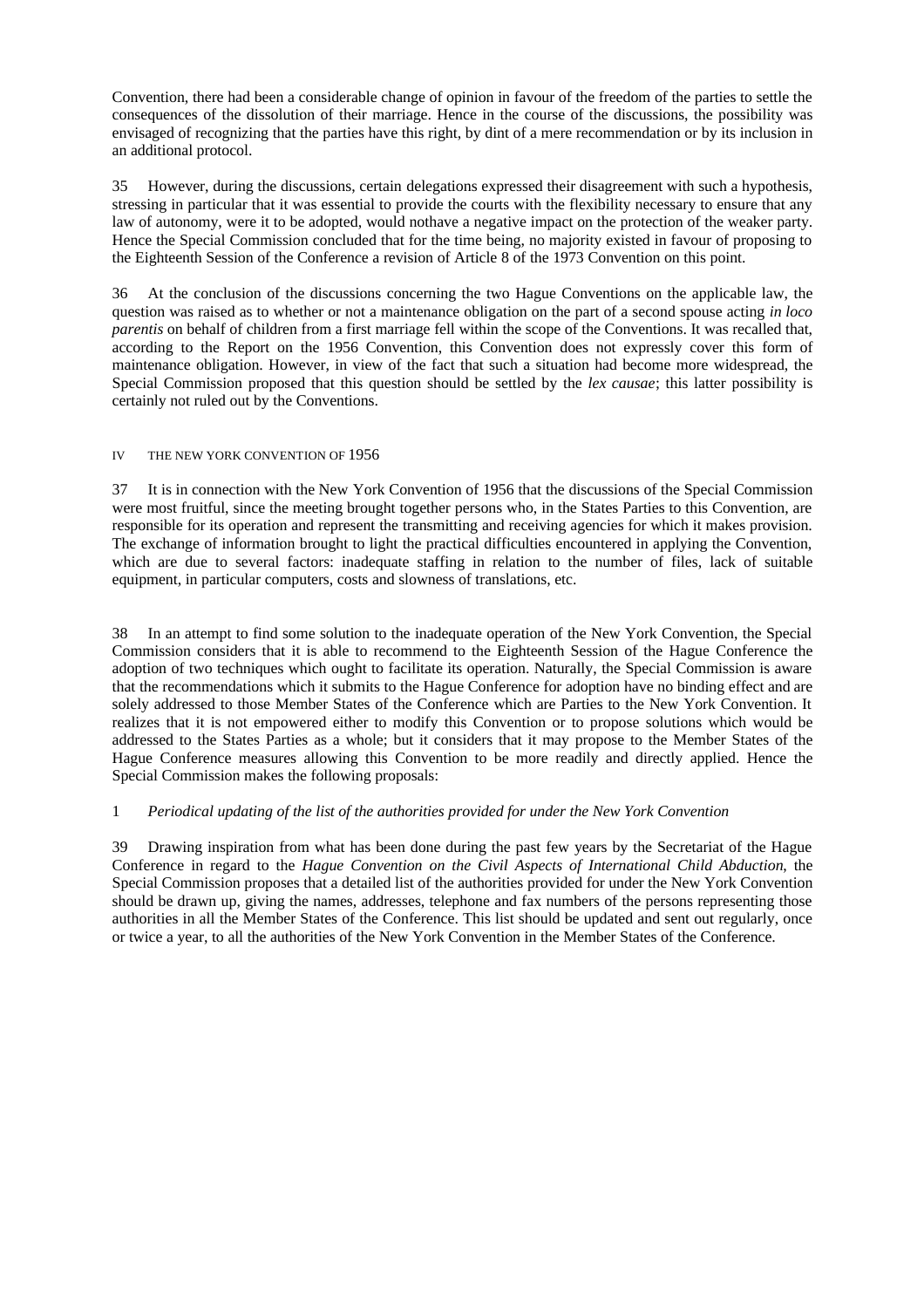40 You will find appended hereto the list drawn up at the Special Commission, together with additional information obtained by the Permanent Bureau relating to the authorities of the States which did not take part in the meeting.

### 2 *Model forms*

41 During the discussions, the idea was put forward of drafting multilingual model forms to facilitate the transfer of information between the authorities with responsibility within the meaning of the New York Convention. As some doubts had nevertheless been expressed as to the usefulness of such forms, a working group was set up to outline a draft form for the exchange of information, to accompany the file containing an application for a maintenance allowance, as well as a draft form for acknowledging its receipt.

42 Those two draft forms were presented to the Commission in a Working Document No 15, which immediately provoked an extremely lively discussion. Certain delegations criticized the proposed model forms as being in their opinion too detailed and containing too many points which were entirely superfluous in practice. Furthermore, the forms were presented in a computerized code which gave rise to certain doubts.

43 Other delegations, on the other hand, found the form of great interest, but immediately criticized its content, certain delegations wanting to delete some headings, while others were in favour of adding a great deal of supplementary information to the list.

44 Ultimately, it became apparent that it was not possible to draft definitive model forms during the Special Commission and that the whole matter would have to be studied much more thoroughly before useful and appropriate forms could be adopted. Hence the Special Commission asked the Hague Conference to authorize the Secretary General to convene an informal *ad hoc* working group, with instructions to prepare model forms which might be discussed and adopted in the course of the next Special Commission on the operation of the Conventions.

45 Apart from those two recommendations, the Special Commission was able to reach the following conclusions on the subject of the New York Convention:

### 3 *The scope* ratione personae

46 It is well known that one of the difficulties in applying the New York Convention consists in the fact that in certain States, the benefit of this Convention is solely reserved to the person of the creditor himself, but does not extend to cover the body under public law which may intervene on his behalf (*cf.* Prel. Doc. No 1, Nos 118- 119). After a lengthy discussion, the Special Commission was unable to reach any positive conclusion on the possibility for a public body subrogated to the rights of the claimant to submit an application for recovery under the New York Convention. It seems that in this domain, State practice is inconsistent: certain States acknowledge subrogation and extend the benefit of the New York Convention to public bodies, others abide strictly by the letter of Article 1 of the Convention and the spirit of its Preamble and regard as the beneficiary of the Convention the creditor of the obligation alone. However, those latter States accept the intervention of a public body, if it is the holder of a power of attorney.

47 Hence the Special Commission recommends that any application addressed by a public body through the channels instituted by the New York Convention should be accompanied by a power of attorney furnished by the maintenance creditor, even if the latter has already received allowances and the public body has been legally subrogated to his rights.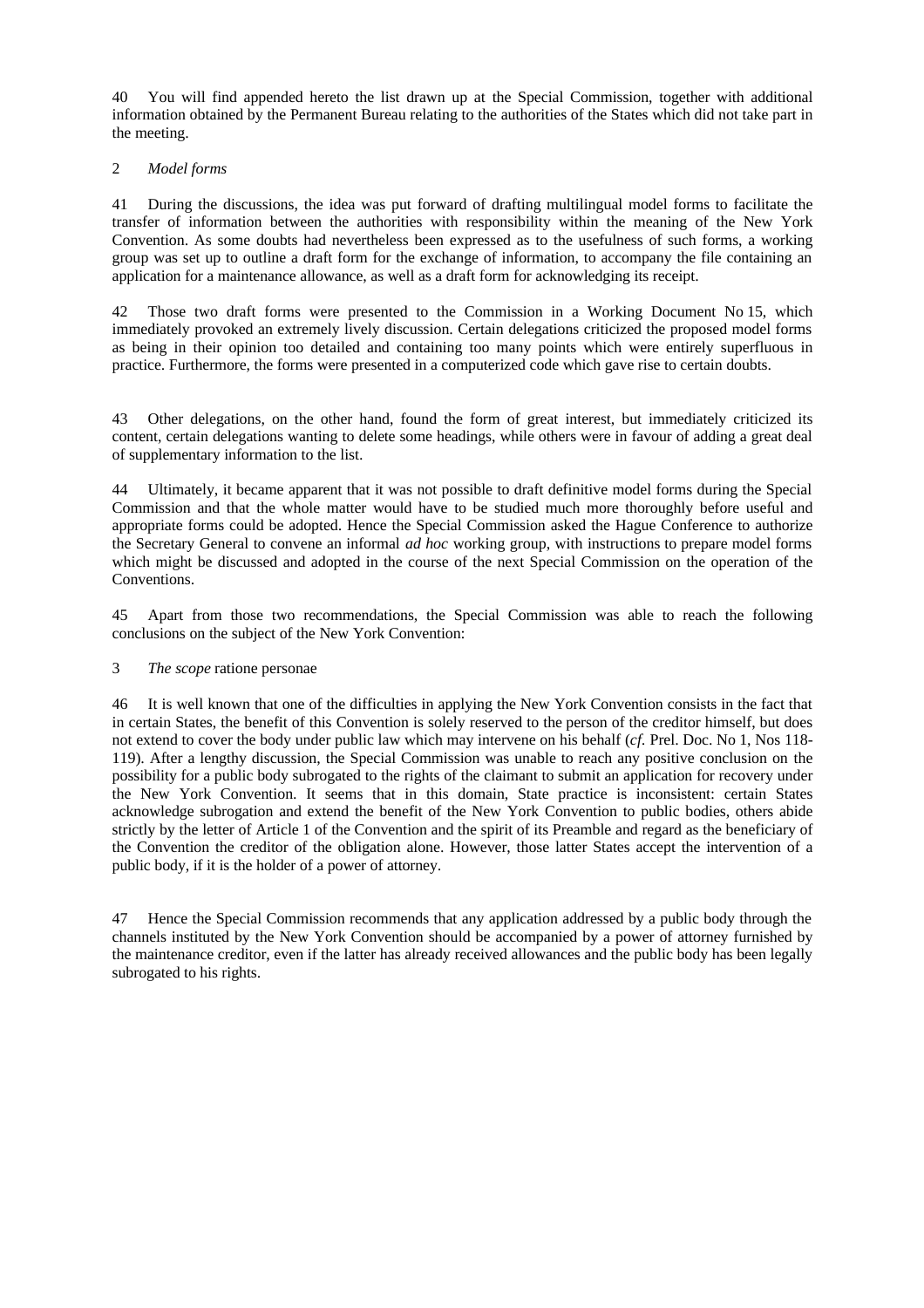### 4 *The requirement of a "decision" prior to the implementation of the Convention*

48 Despite the opposition of two delegations, those of Belgium and France, which consider that the intermediary authorities of their countries cannot be required to pursue judicially the payment of maintenance in the absence of a previous decision taken abroad, there was almost unanimous agreement within the Special Commission on the fact that a decision previously rendered in the State of origin is not necessary in order for the intermediary authorities of the State addressed to attempt to obtain the payment of maintenance, either out of court or by judicial means. On this point, the Special Commission did not manage to iron out the difficulties in the relations between Belgium or France and the other States.

# 5 *Obligation in family relationships*

49 The Special Commission unanimously considers that the New York Convention applies to maintenance obligations in "family relationships", within the broad meaning of the term, as envisaged in the *travaux préparatoires* of the Convention, including maintenance payments after divorce.

# 6 *State responsibility*

50 The Special Commission draws the attention of States to the international responsibility arising out of their ratification of the New York Convention. It is essential that those States should provide the financial means and staff necessary to fulfil the treaty obligations.

# 7 *Requirement to provide a photograph*

51 In regard to the requirement that the application shall be accompanied by a photograph, as stipulated under Article 3, paragraph 3, of the New York Convention, the Special Commission considers that such a requirement has become obsolete in most of the States, because of the practical impossibility of obtaining one. The Special Commission thought that such a requirement could constitute a hindrance for the applicant and concluded that files no longer have to be systematically accompanied by a photograph.

### 8 *Immunities of staff members of the United Nations*

52 At the end of the discussions, the Special Commission was informed by the Permanent Bureau about the particular and often dramatic situation which existed in the United Nations: a great number of the wives and children of staff members of the United Nations are unable to obtain the payment of the maintenance which is owed to them, even where this has been incorporated in a judgment, because of the possibility for the debtor to invoke his or her immunity as an international official.

53 The Special Commission, while deploring this situation which is contrary to the spirit of the Hague and New York Conventions, could only recognize its powerlessness to offer a solution; it expressed the hope that by negotiations within the United Nations an outcome might be reached which would result in obliging maintenance debtors to fulfil their obligations.